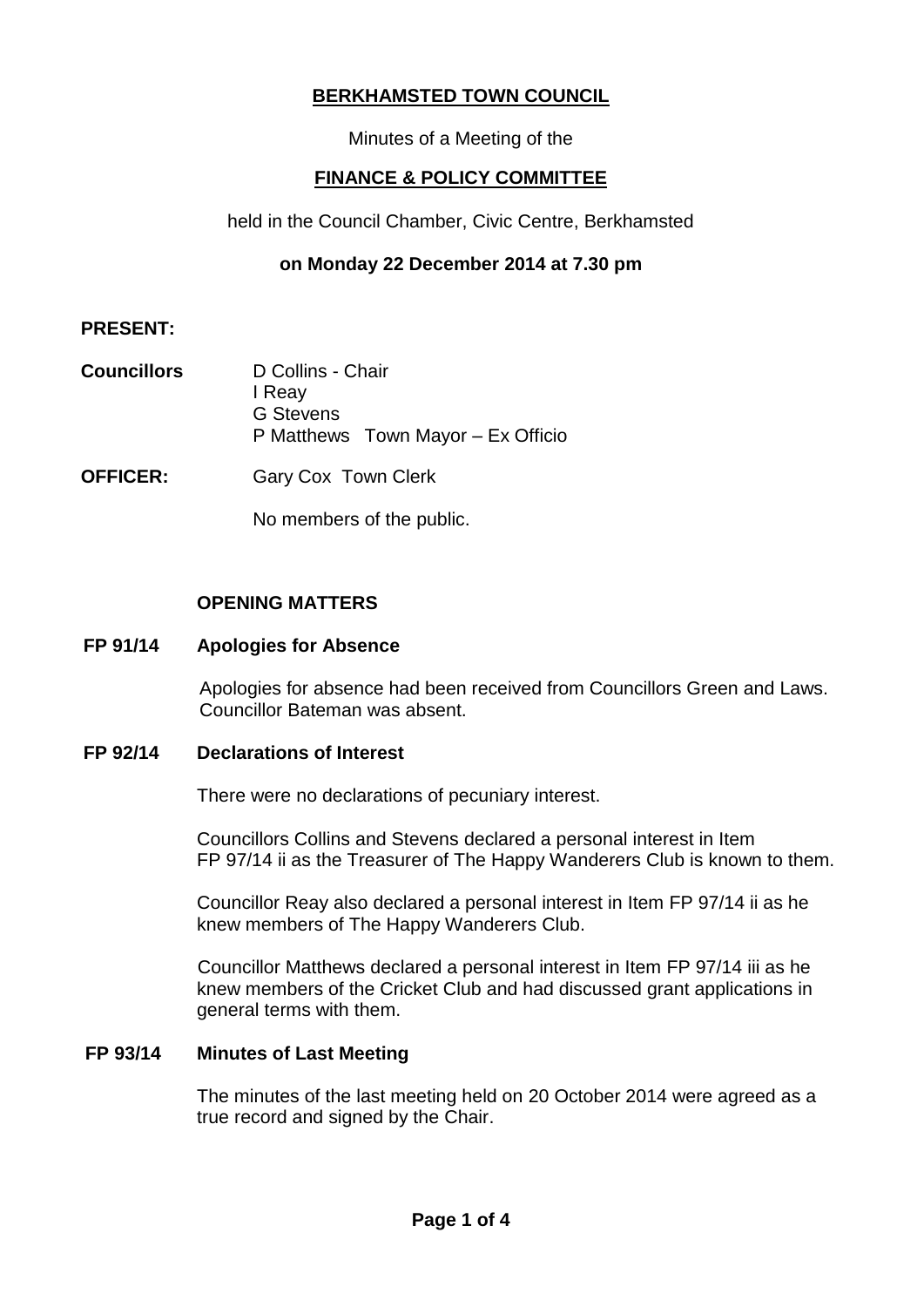## **FP 94/14 Chair's Communications**

#### *New Community Notice Board*

The Committee noted a letter of thanks from Berkhamsted Citizens Association for the grant for installation on the new community notice board at the junction of High Street and Swing Gate Lane.

### **FP 95/14 Public Participation**

There was no public participation.

## **FINANCIAL MATTERS**

## **FP 96/14 Grant Awards Made**

The Committee noted the latest report of grant awards made in 2014/15, with £2838.30 being awarded up to 30 November 2014.

#### **FP 97/14 Grant Applications**

i The Committee considered a grant application from Northchurch United Charities for £450 towards funds for distribution to the elderly, residents of very limited means and local clubs.

Following discussion, the Committee deferred a decision and asked for more information from Northchurch United Charities in support of the grant application. **Action: Town Clerk** 

ii The Committee considered a grant application from The Happy Wanderers Club for the Disabled for a grant of £500 towards the hire of a wheelchair accessible coach for an outing.

It was unanimously **RESOLVED** to make a grant of £500 to The Happy Wanderers Club. **Action: Town Clerk**

iii The Committee considered a grant application from Berkhamsted Cricket Club for £1,000 towards the cost of a replacement tractor.

It was unanimously **RESOLVED t**o make a grant of £1,000 to Berkhamsted Cricket Club. **Action: Town Clerk**

## **FP 98/14 HAPTC and NALC subscriptions**

The Committee noted the slight increase of £22.38 in Town Council subscriptions to HAPTC and NALC for 2015/16, to £1,894.33. The Town Clerk was asked to confirm how the proposed increase had been determined. **Action: Town Clerk**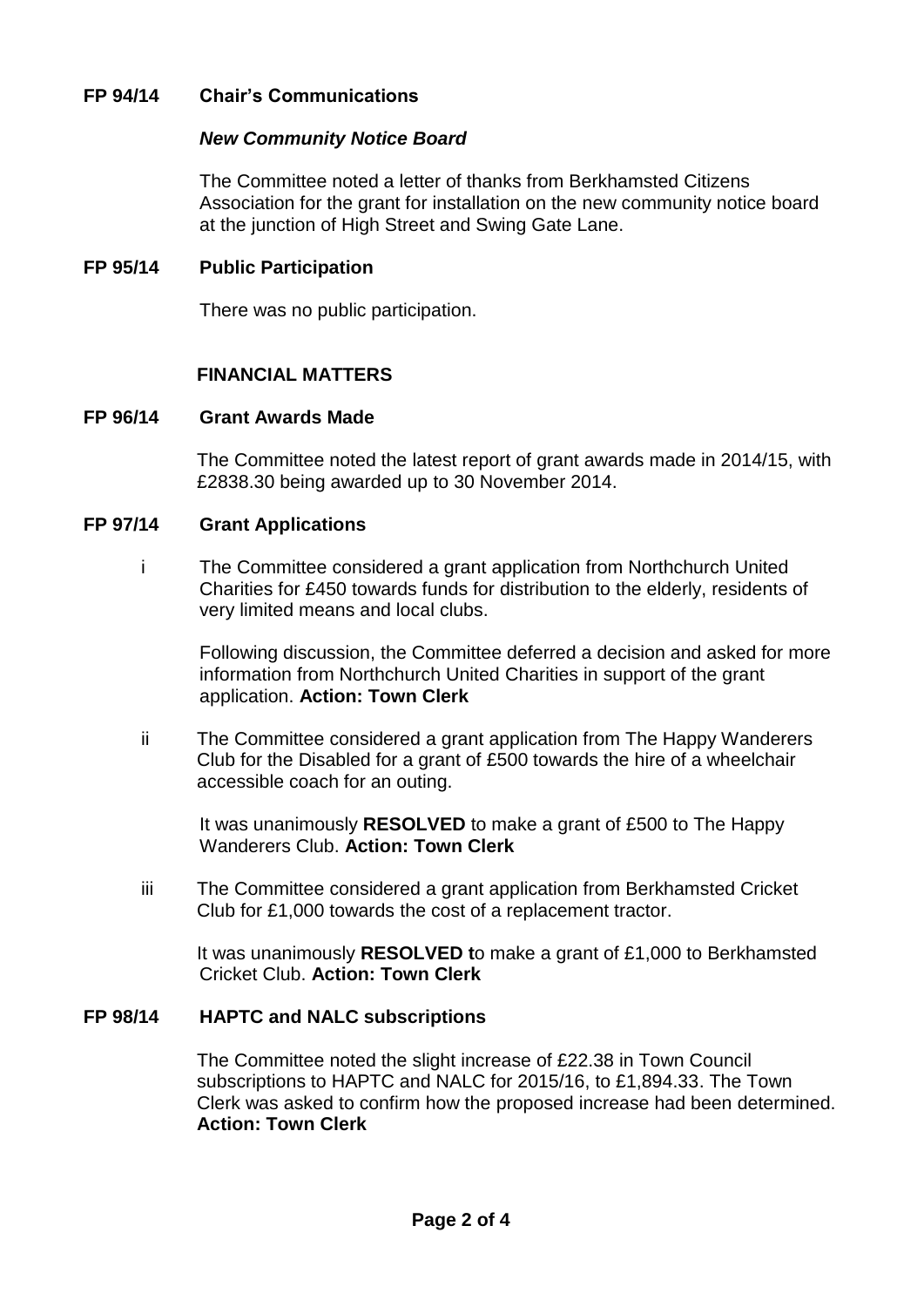## **FP 99/14 Internal Audit Interim Report**

The Committee considered the interim internal audit report for 2014/15 and noted the conclusion that the Town Council has effective systems in place to ensure transactions are free from material misstatement.

#### **FP 100/14 Income and Expenditure**

The Committee noted that Councillors D Collins and Stevens had reviewed the detailed income and expenditure records for the period 1 October to 31 November 2014 and were satisfied that the Income and Expenditure and Variance Analysis was correct.

The Committee noted the Income and Expenditure report as at 31 November 2014 and that the forecast outturn was for a deficit of £43,697.

The Committee noted that this anticipated deficit was more than budgeted and was a result of additional approved expenditure: a contribution to the repair of Church Lane Cobbles, towards planned repairs to the canal towpath and Broadwater; and the costs of the West Ward by-election.

## **FP 101/14 Draft Budget Proposals**

The Committee considered draft proposals the budget for 2015-16, with

- no change in the precept at £19.18 for Band D properties;
- £24,132 to be drawn from the general reserve to balance the budget; and
- a general reserve fund at March 2016 of £107,238, which is 67% of precept income.

The Committee agreed that the budget proposals should be put to Full Council for approval at its next meeting on 19 January 2015. **Action: Town Clerk**

## **POLICY MATTERS**

## **FP 102/14 On-Line Ticket Booking Facility**

Councillor Matthews outlined an opportunity for the Town Council to provide an on-line ticket booking system via its website, to be used by charities and groups to sell e-tickets for local events.

The Committee agreed in principle to the proposal to an on-line ticket booking system, but would be subject to a feasibility study being conducted and considered, including the likely demand for such a service from charities and groups in the town. **Action: Town Clerk**